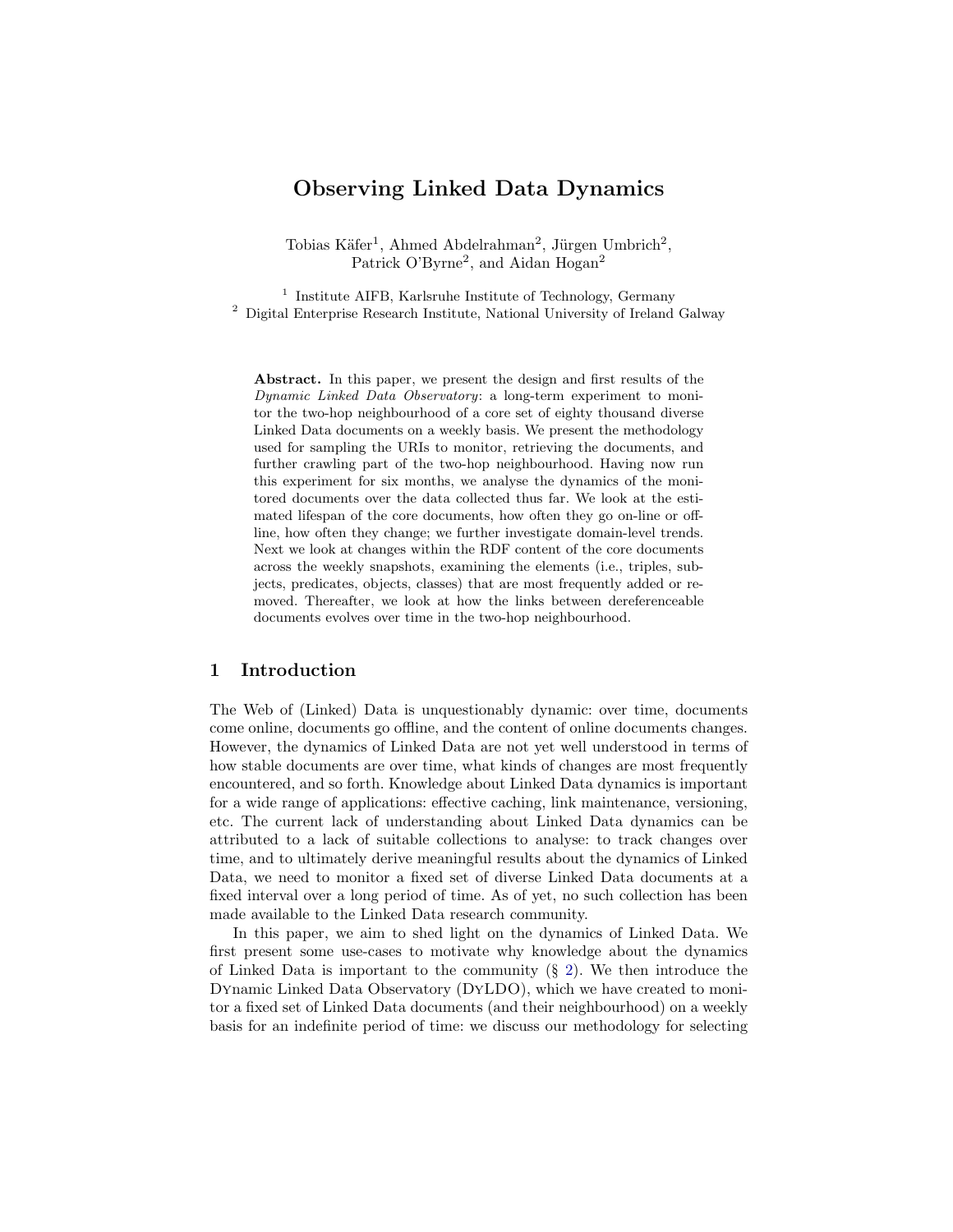documents and for monitoring these sources  $(\S 3)$  $(\S 3)$ . After six months of monitoring, we analyse the 29 weekly snapshots collected and analyse the dynamics exhibited by documents in the collection. We look at:  $(\S 4)$  $(\S 4)$  the stability and lifespan of documents in the snapshots, and how often their content changes; and (§ [5\)](#page-8-0) the types of changes these documents undergo: are they additions or deletions, what elements of the RDF document changed, and so forth.

This paper is a continuation of a previous workshop paper [\[5\]](#page-14-0), where we originally motivated and outlined the methodology for our Dynamic Linked Data Observatory. Herein, we summarise discussion on the observatory and focus on our first concrete results for Linked Data dynamics after 29 weeks of monitoring.

## <span id="page-1-0"></span>2 Motivation and Novelty

We first discuss a brief selection of use-cases to help motivate our work on Linked Data dynamics and its importance to the community.

- Focused synchronisation: Various centralised search & query approaches for Linked Data rely on locally replicated copies of RDF harvested from the Web. As the original sources change, replicated indexes become stale, affecting the up-to-dateness of results. More fine-grained knowledge about Linked Data dynamics would allow centralised engines to, e.g., focus on keeping synchronised with those domains whose contributions change rapidly.
- Smart caching: Conversely, "live querying" approaches for Linked Data dereference and discover sources on the fly. However, remote lookups are expensive to execute. Knowledge about Linked Data dynamics can help to identify which sources can be cached to save time and resources, how long cached data can be expected to remain valid, and whether there are dependencies in the cache (e.g., if a document from a particular domain changes, should all documents from that domain be invalidated?).
- Hybrid architectures: A core engineering trade-off for systems dealing with lots of data is pre-processing overhead vs. runtime-processing overhead. In general, pre-processing (e.g., caching, local indexing, reasoning materialisation, etc.) is better suited to static data, whereas runtime-processing (e.g., live dereferencing, backward-chaining, etc.) is better suited to dynamic data. In a hybrid architecture, knowledge about dynamics can be used to delegate both data and requests into static/dynamic pipelines. Static data can be cached and deeply pre-processed, whereas dynamic requests may invoke a "live querying" component or backward-chaining reasoning, and so forth.
- Link maintenance: When Linked Data publishers embed links to external domains in their data, deadlinks will occur after some time, or links may no longer be appropriate after remote data changes. Furthermore, novel sources may serve as useful targets to link. Knowledge about dynamics can help publishers to decide how frequently their link-sets need to be updated depending on, e.g., the domain they target or the type of link.
- Versioning: When changes are made to a dataset, versioning should be applied to ensure that parties relying on the data in question do not suffer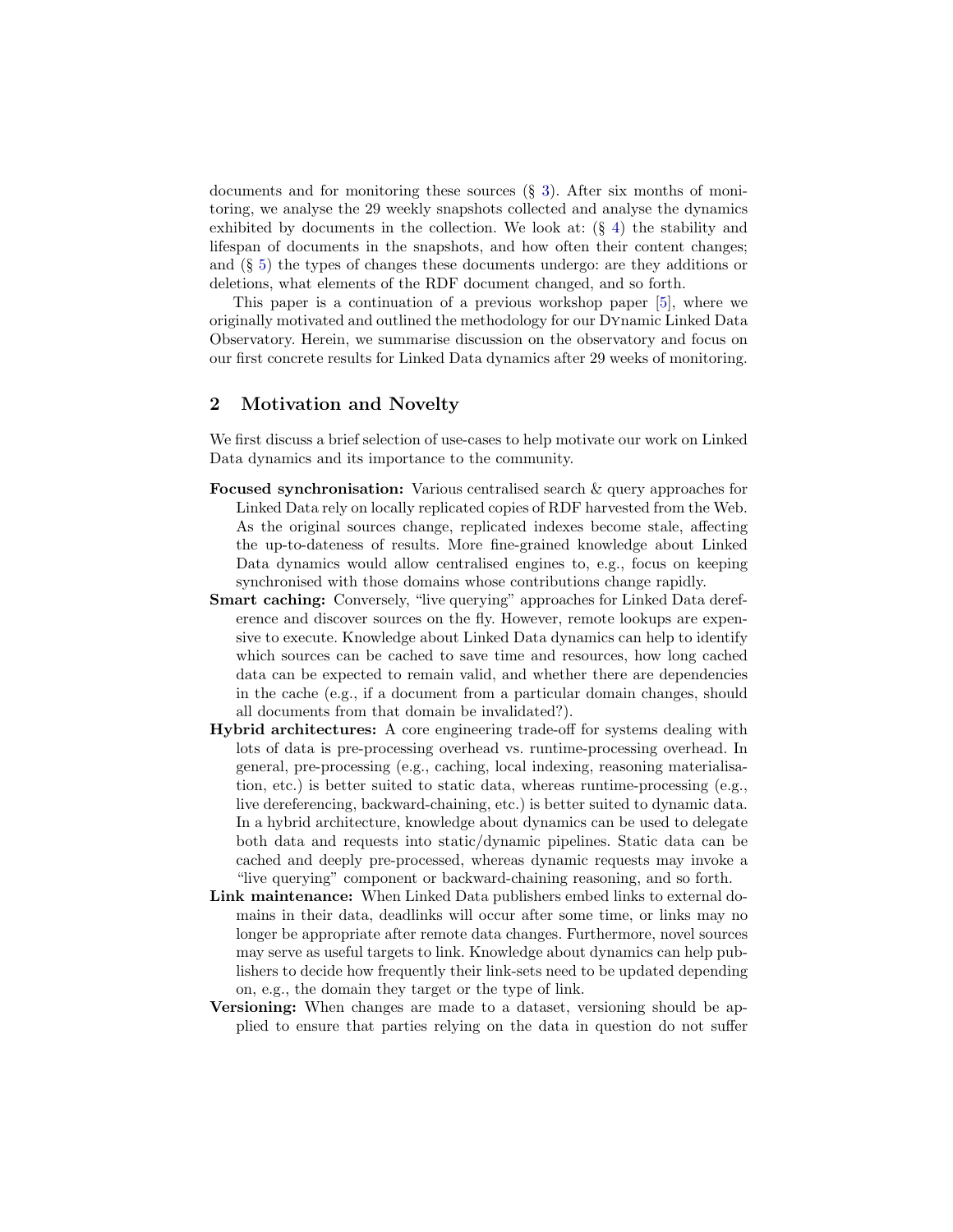adverse effects (e.g., through use of deprecation instead of simply removing data). Versioning is particularly relevant for vocabularies on the Web, whose semantics may change over time to reflect usage. Knowledge about Linked Data dynamics can show how changes propagate on the Web and inform the design of mature versioning methodologies.

In terms of existing works, various papers on the dynamics of the HTMLcentric Web have been published by, e.g., Coffman et al. [\[3\]](#page-14-1), Brewington and Cybenko [\[1\]](#page-14-2), Lim et al. [\[8\]](#page-14-3), Cho and Garcia-Molina [\[2\]](#page-14-4), Fetterly et al. [\[4\]](#page-14-5) and Ntoulas et al. [\[9\]](#page-14-6). These works analysed the rate of change of documents, patterns in change (e.g., time of day, day of the week), growth rate of the Web, dynamicity of links, the relation between top-level domains and dynamicity, etc. We refer readers to the broad survey by Ke et al. [\[6\]](#page-14-7) about Web dynamics. As opposed to these related works, we focus specifically on the dynamicity of RDF documents in the context of Linked Data.

Few papers specifically analyse RDF or Linked Data dynamics. Popitsch and Haslhofer [\[10\]](#page-14-8) propose DSNotify to help maintain links between datasets, but only have knowledge of DBpedia dynamics. In previous work, we showed that two centralised query indexes of Linked Data (OpenLink's LOD Cache[3](#page-2-1) and Sindice's  $SPARQL$  endpoint<sup>[4](#page-2-2)</sup>) often return stale results [\[13\]](#page-14-9). In another previous work, we analysed changes in documents over 24 snapshots of RDF Web data [\[12\]](#page-14-10); however, the coverage of each snapshot varied and our analysis was rather "besteffort". Addressing this problem, we later proposed the Dynamic Linked Data Observatory [\[5\]](#page-14-0) to collect the snapshots upon which this work is based.

## <span id="page-2-0"></span>3 Dynamic Linked Data Observatory

To study the dynamics of Linked Data in a principled way, we require a principled way of monitoring a sample of Linked Data documents over time. Given a lack of suitable data available elsewhere, earlier this year we proposed and implemented the Dynamic Linked Data Observatory to perform this monitoring [\[5\]](#page-14-0). Each week, a fixed set of documents is retrieved and the content stored. From this core set of documents, we perform a brief crawl to find well-linked documents in their close neighbourhood. We began the weekly monitoring experiments on 2012/05/06, and have collected 29 snapshots until the time of writing. Herein, we outline our methodology for sampling and monitoring documents. Full details of our sampling and crawling configurations are available in [\[5\]](#page-14-0).

### 3.1 Sampling Methodology

We wish to monitor a broad cross-section of Linked Data documents for a sample that would lead to manageable weekly snapshot sizes and that would not overburden publishers with repetitive deep crawls. In February 2012, we extracted

<span id="page-2-1"></span> $3$  <http://lod.openlinksw.com/sparql>; retr.  $2013/03/12$ .

<span id="page-2-2"></span> $4$  <http://sparql.sindice.com/>; retr.  $2013/03/12$ .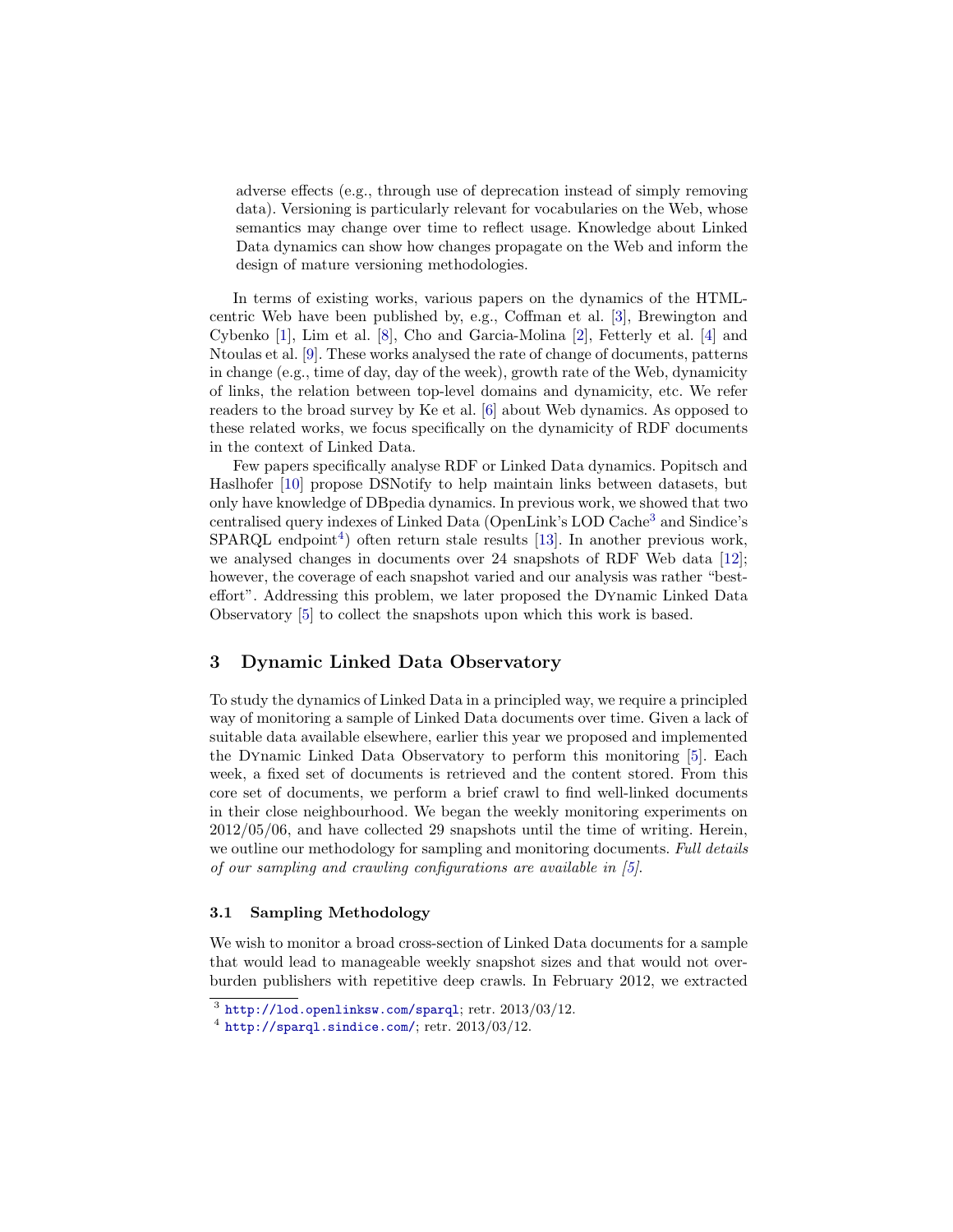the list of 220 URIs available on the DataHub site under the "LOD cloud" group, offering entry points for (most) of the datasets listed in the LOD cloud.<sup>[5](#page-3-0)</sup> To this, we added the top-220 documents extracted from the Billion Triple Challenge (BTC) 2011 dataset as determined by PageRank over the graph of dereferenceable documents. These initial 440 URIs offer core entry points into both the LOD cloud and BTC perspectives of the Web of Data (see [\[5\]](#page-14-0) for details).

From these 440 URIs, we then wished to expand our sample by means of a crawl that would stay in the vicinity of our core URIs (and, e.g., avoid getting trapped in high-volume exporters with low out-degrees such as the hi5.com or livejournal.com sites). We thus performed a 2-hop breadth first crawl using the 440 URIs as our seed-list, considering all URIs mentioned in an RDF document as a potential link, looking for RDF/XML, RDFa, N-Triples or Turtle content, enforcing a two-second politeness delay between lookups to the same site. We repeated this crawl 10 times to account for the possibility of non-determinism and instability of hosted documents. We then took the union of all URIs that dereferenced to RDF content in one of the crawls, resulting in a core monitoring set of 95,737 dereferenceable URIs spanning [6](#page-3-1)52 pay-level domains<sup>6</sup>, giving an average of 146.8 dereferenceable URIs per domain (see [\[5\]](#page-14-0) for full details).

#### 3.2 Monitoring Methodology

The core aim of the weekly monitoring setup is to dereference and download the content for the list of 95,737 URIs sampled in the previous step. Since this set of documents is static, we also extend this "kernel" of monitored data by crawling a further 95,737 URIs starting from the kernel. The content of this extended crawl varies from week to week, and captures new documents in the neighbourhood of the kernel, as well as raw data reflecting changes in the link-structure of the kernel. The extension of the kernel is done by breadth-first crawl, and involves at least 2 hops (sometimes 3 hops) to meet the quota.

We have performed this monitoring on a weekly basis since  $2012/05/06$ , yielding 29 weekly snapshots at the time of writing. Each snapshot consists of the content retrieved for the core kernel URIs (following redirects), the content of the expanded crawl, a set of redirects, and access logs for URIs that were looked up. Table [1](#page-4-1) enumerates the average and total amount of data retrieved over the 29 weeks for the kernel documents and for the expanded crawl. The 95,737 kernel URIs yielded an average of 68,997 documents: though all URIs were deemed to dereference to RDF during sampling, some dereference to the same RDF document and some now fail to dereference. The number of unique documents appearing in at least one kernel snapshot was 86,696 and the analogous figure for domains was 620 (vs. 652 for the source URIs). In terms of the diversity of the kernel, the documents in each snapshot came from an average of 573.6 domains. The sum of all kernel snapshots yields around 464 million quadruples. By

<span id="page-3-0"></span> $5$  <http://thedatahub.org/group/lodcloud>; retr.  $2013/03/12$ .

<span id="page-3-1"></span><sup>&</sup>lt;sup>6</sup> The level of domain which an agent can register and must pay for: e.g., dbpedia.org, bbc.co.uk. We may refer to pay-level-domains as PLDs or as simply "domains".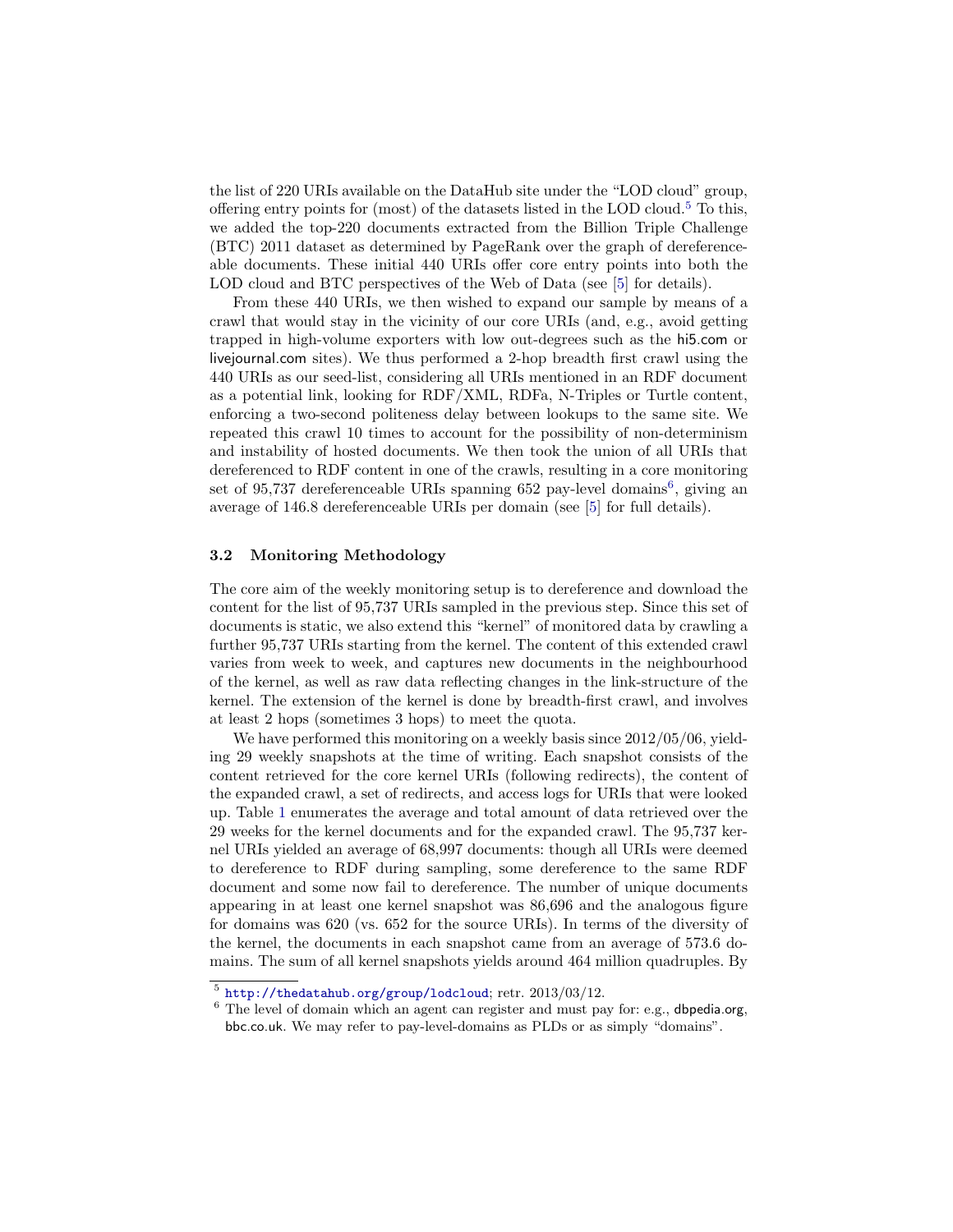Statistic Kernel Extended MEAN PAY-LEVEL DOMAINS  $573.6 \pm 16.6$  1,738.6  $\pm 218$ Mean documents 68,996.9 ±5,555.2 152,355.7 ±2,356.3 MEAN QUADRUPLES 16,001,671 ±988,820 94,725,595 ±10,279,806 SUM QUADRUPLES 464,048,460 2,747,042,282

<span id="page-4-1"></span>Table 1. Overall statistics across all 29 snapshots

comparison, the extended snapshots contain  $3\times$  the number of domains,  $2.2\times$ the number of documents, and  $5.9\times$  the amount of raw data (there was thus a higher statement per document ratio in the extended crawl). In this paper, we currently focus on a first analysis of changes within the kernel documents.

## <span id="page-4-0"></span>4 Document-Level Dynamics

In this section, for the documents retrieved from the fixed set of kernel URIs, we first look at the availability of documents over time, the estimated life-span and death-rate of these documents, and their rates of change.

### 4.1 Availability/Occurrence

As aforementioned, 86,696 RDF documents appeared in (i.e., returned content for) at least one kernel. Figure [1](#page-5-0) shows the distribution of the availability of these documents, counting for how many snapshots they appeared, measuring their stability over the 29 weeks. We see that 26% were available for all 29 weeks of the monitoring period. 55% of documents were available for 27 weeks or more and the mean availability for documents was 23.1 snapshots (79.7% availability).

With respect to this "one-in-five" unavailability of documents, Figure [2](#page-5-1) provides a breakdown of the HTTP response codes and errors encountered while accessing URIs in the kernel (after following redirects). Response codes in 2xx are most common: all of these were 200 Okay indicating content was returned. The remaining responses indicate errors, where we see increasing instability over the monitoring time-frame. Most errors were 5xx server error codes, the most common  $(32\%)$  of which were 500 Internal Server Error. The "OTHER" category of errors related to unknown hosts and other HTTP-level inconsistencies such as self-redirects. A small but growing number of errors were 4xx codes, 96% of which were specifically 404 Not Found, indicating that there is no longer any document at that location. We next investigate these "dead documents".

**Discussion:** A one-in-five unavailability rate suggests that an agent traversing Linked Data documents can, on a single pass, expect to miss about 20% of potential content. This unavailability is not unique to Linked Data: for example, looking at 151 million HTML pages in 2003, Fetterly et al. [\[4\]](#page-14-5) managed to download only 49.2% of pages eleven times in eleven weeks; in fact, our results are much more stable by comparison (cf. [\[4,](#page-14-5) Figure 4] and Figure [2\)](#page-5-1). One may then ask how often unavailability is temporary, rather than permanent.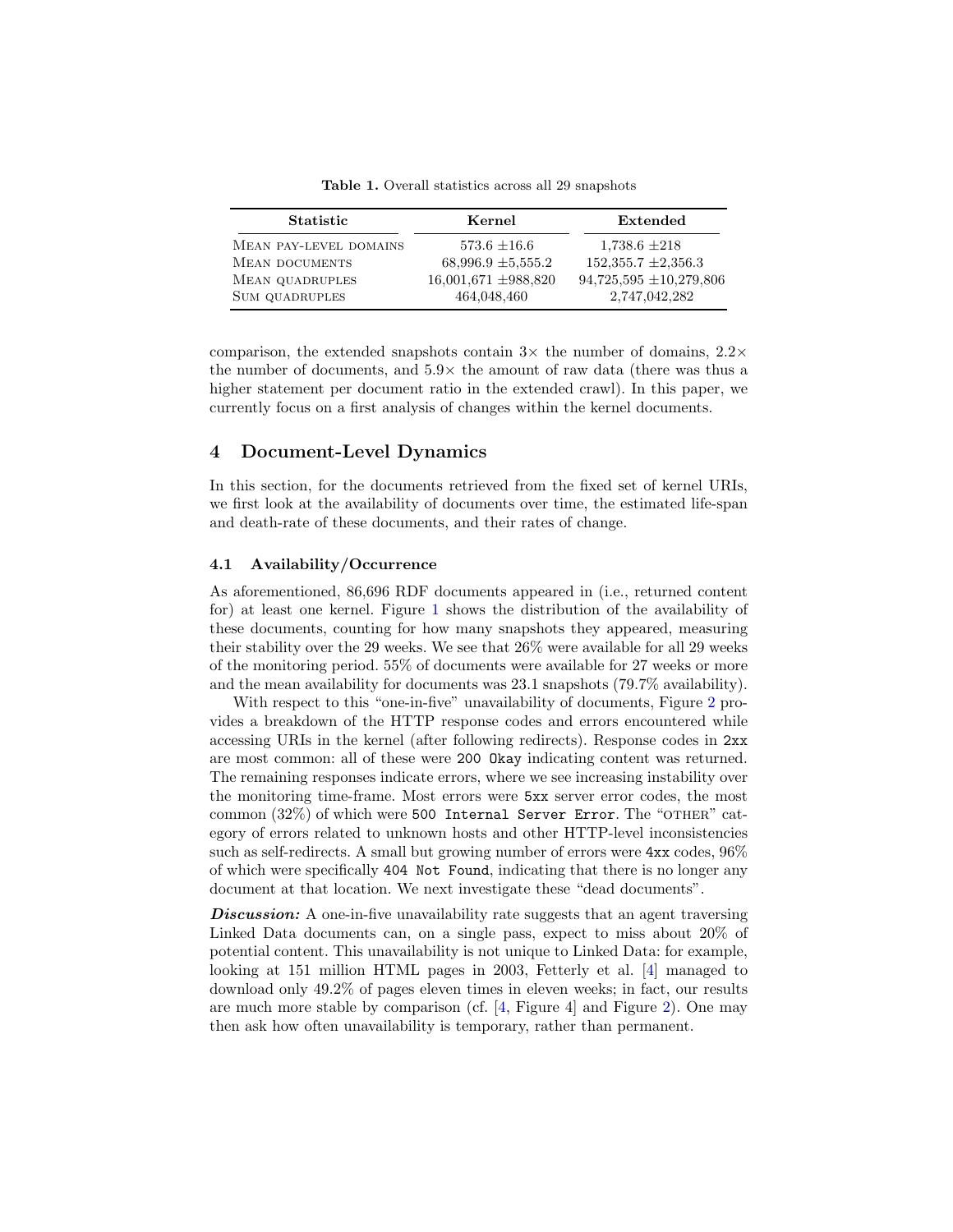

<span id="page-5-0"></span>Fig. 1. Appearances of documents

<span id="page-5-1"></span>Fig. 2. Response distributions

#### 4.2 Death Rate

Given estimates about their stability, we now estimate the loss of documents in the kernel over time by identifying dead documents: documents that (are likely to) have gone permanently offline. First, we look at the *last-heartbeat* of documents: the last weekly snapshot in which the document appeared such that, e.g., if a document was last seen in week 2, this document is unlikely to ever return. Figure [3](#page-6-0) shows the evolving last heart-beats of kernel documents where, e.g., we see that 95% of documents have appeared at least once since the  $14^{th}$ snapshot (2012/08/05). The further left the life-span, the longer the document is offline and the less likely that it will return. Thus the sharp downward trend observable for the last three snapshots could be due to temporary issues.

Taking another perspective, we also estimate the death-rate of documents by looking specifically at 404 errors that often indicate a permanent error (vs. 5xx codes that may indicate, e.g., temporary unavailability or bugs). We found that 98.3% of URIs that return a 404 error never return content again in our monitoring frame, and 99.7% of URIs that return two sequential 404 errors never return. Based on returning a sequence of 404 codes up to the most recent snapshot, Figure [4](#page-6-1) shows the rate at which documents die in a manner comparable with the analogous "last heart-beat" measures: the 404 death-rate likely underestimates the amount of dead documents (since it does not cover all possible causes), whereas the last heart-beat measure certainly overestimates the amount of dead documents. Combining both perspectives, 5% of documents have returned a trailing sequence of five or more 404s or have been offline for more than 14 weeks, strongly indicating death.

Discussion: The one-in-twenty death-rate of Linked Data documents over sixmonths is pertinent for link-maintenance (detecting and avoiding dead-links) and for cache maintenance. The death-rate of 5% over six months can be compared favourably with death-rates of 20.5% observed by Koehler [\[7\]](#page-14-11) in 1999 and 48% observed by Ntoulas et al. [\[9\]](#page-14-6) in 2004 for HTML documents. We conjecture that since (cool) URIs also serve as names in Linked Data, such documents often have more stable URLs than, e.g., HTML URLs that often contain query strings.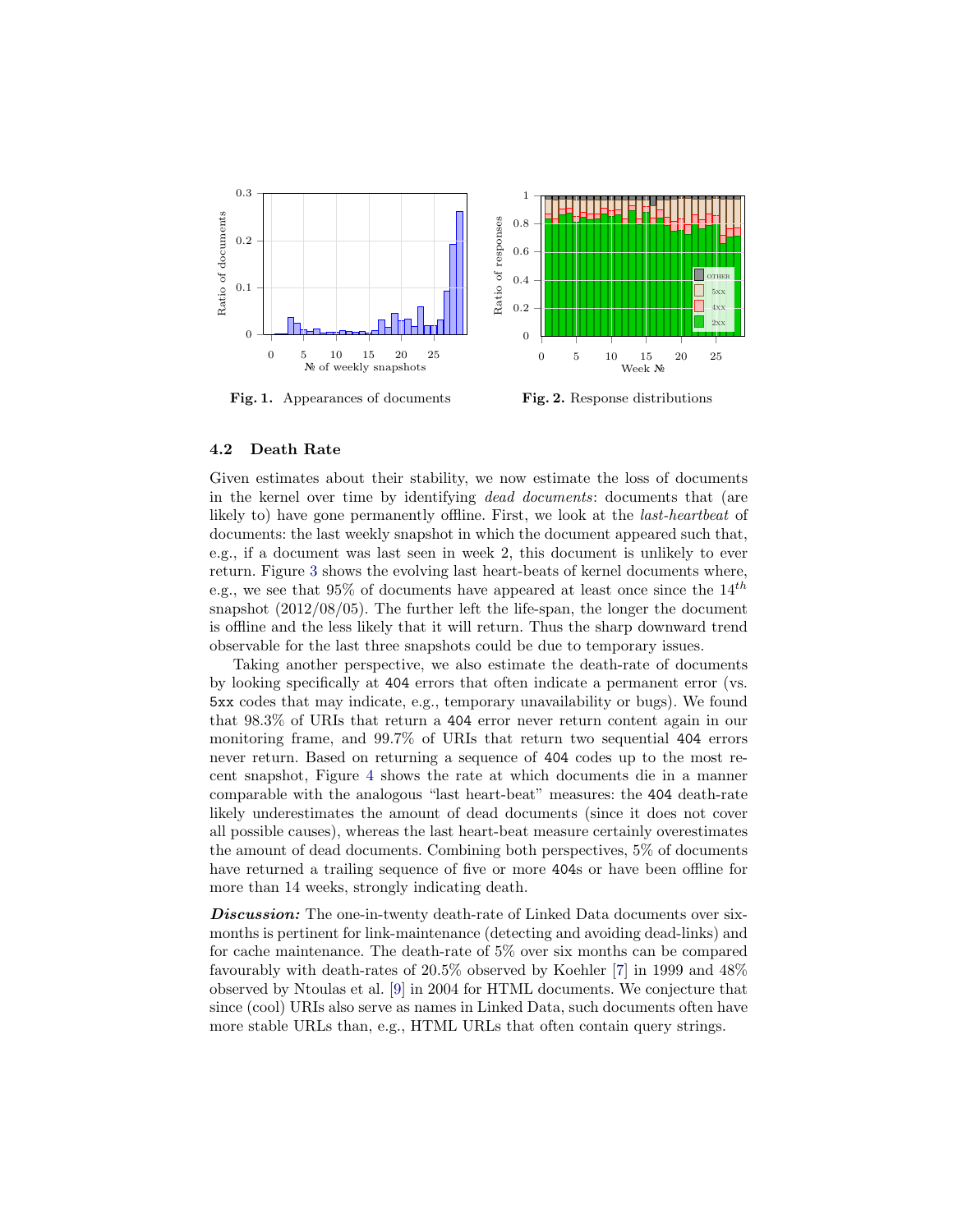

<span id="page-6-0"></span>Fig. 3. Last heartbeat of documents

<span id="page-6-1"></span>Fig. 4. Documents reported dead

### 4.3 Change Ratio

Next we compare the RDF content of the documents on a week-to-week basis. For each document, we compare 28 sequential version pairs. If a document was not available for a given week, we make the comparison with the most recent available version of the document. We wish to compare RDF content and not document syntax: thus, our comparison is complicated by the presence of existential blank nodes. In theory, our crawler uses a deterministic mechanism for labelling blank-nodes such that, for a given Web document, the labels of blank nodes will be consistent if blank nodes are consistently labelled in the source document and/or the order of implicit blank nodes remains the same. However, some documents in our collection provide fresh, explicit blank node labels upon every access.[7](#page-6-2) Henceforth, when comparing graphs, we apply an approximation whereby we rewrite all blank nodes to a single, global, fresh constant (i.e., we considering all blank nodes as equal). This allows us to detect changes in documents, including additions and deletions of statements, irrespective of blank node labels. We compared this approximation to an isomorphism check for RDF graph equivalence and found that it corresponded in all pair-wise comparisons of document versions for both positive and negative cases.

The distribution of changes for the kernel documents across the 29 snapshots is plotted in Figure [5,](#page-8-1) where we see the ratio of documents with  $0-28$  changes across the snapshot pairs. At  $x = 0$ , we see that 62.2% of documents did not change over the 29 weeks. Thereafter, we see that most other documents changed infrequently or changed very frequently: 23.2% fell into the slightly dynamic [1, 3] interval, 8.4% fell into the highly dynamic [24, 28] interval, and 6.2% fell into the large remaining [4, 23] middle interval.

Next, we are interested to characterise changes of documents within the same pay-level-domain. In Figure [6,](#page-8-2) we plot domains along two dimensions of change: the x-axis represents the ratio of documents on that domain that exhibited at least one change in the monitoring period, the y-axis represents the mean

<span id="page-6-2"></span> $7$  See, e.g., <http://dbtune.org/artists/last-fm/Baracudas.rdf>; retr. 2013/02/12.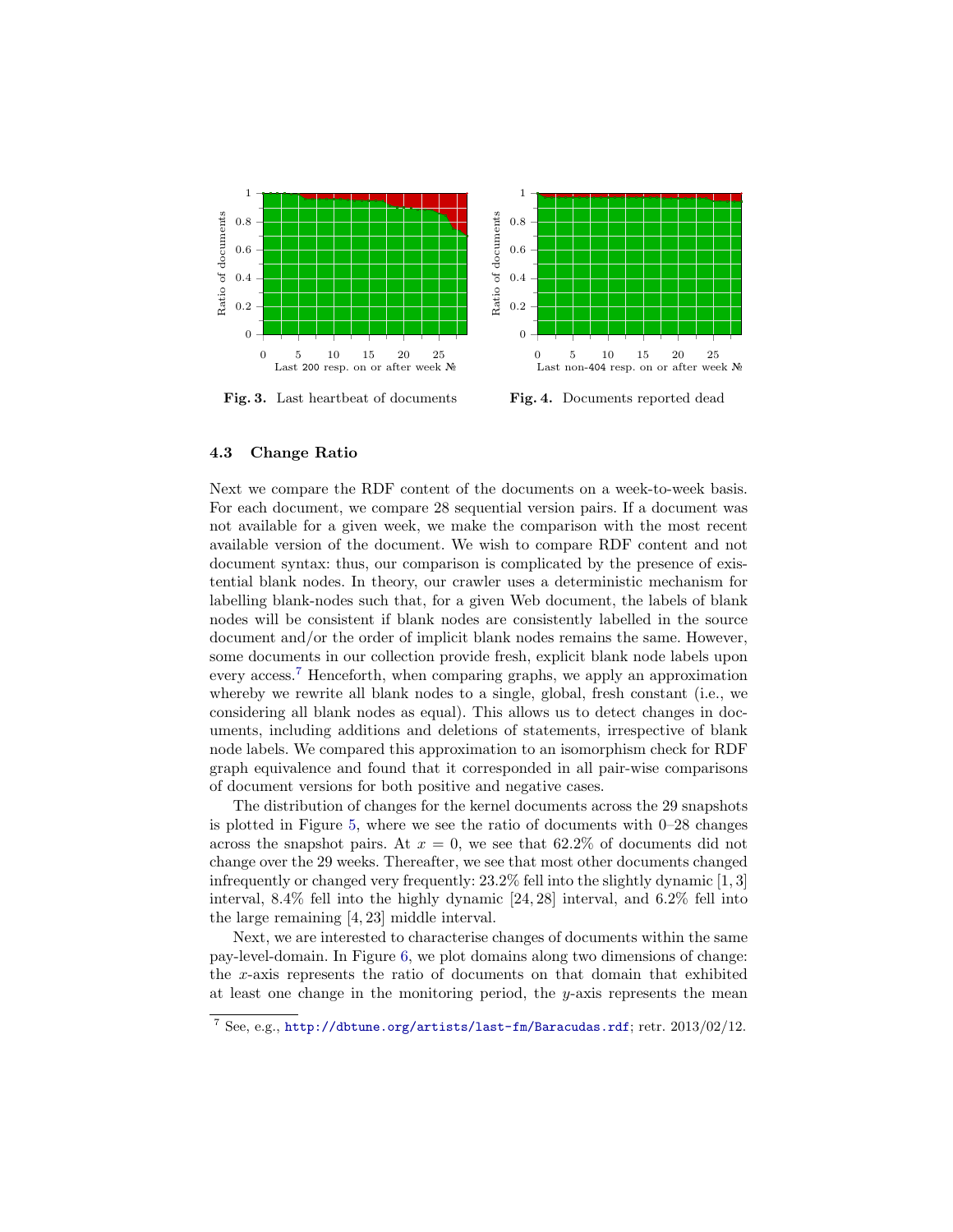number of changes for the documents on that domain (including only those that changed at least once), and the size of the tick indicates the number of sampled documents for the domain. We also annotate some examples of notable domains. Many domains sit at the origin indicating no changes in any document. Relatedly, since the majority of domains tend to cluster towards three of the four corners, we can consider the following classification of domains:

- Static domains contain a low ratio of documents that change, and these doc-uments change infrequently. Per Figure [6,](#page-8-2) 322 domains fell into the STATIC quadrant (51.9%), including linkedmdb.org, bbc.co.uk, w3.org, etc.
- Bulk domains contain a high ratio of documents that change, but these doc-uments change infrequently. Per Figure [6,](#page-8-2) 182 domains fell into the BULK quadrant (29.4%), including dbpedia.org, freebase.com, bio2rdf.org, etc.
- Dual domains contain a low ratio of documents that change, but these documents change frequently. Per Figure [6,](#page-8-2) only 6 domains fell into the Dual quadrant (1.0%), including loc.gov and geospecies.org.
- Active domains contains a high ratio of documents that change, and these documents change frequently. Per Figure [6,](#page-8-2) 110 domains fell into the ACTIVE quadrant (17.7%), including dbtropes.org, dbtune.org, linkeddata.es, etc.

We highlight that for many of the BULK domains, although a large number of documents changed in the course of our observations, all changes for these domain tended to happen together: for such domains, the median number of weeks with changes was 4 (with no change on the domain between 24 weeks).

Based on meta-data from the LOD cloud and the Data $\text{Hub}^8$  $\text{Hub}^8$ , in Table [2,](#page-8-3) we show the breakdown of domains in the categories outlined above for (i) dataset topic, and (ii) whether the data is exported directly by the producer or by a third party. We could not locate topic or producer information for many (non-LOD) domains with few documents (cf. Table [2\)](#page-8-3). Since domains may host multiple datasets, if we found multiple topics or production types associated to a single domain, we categorised it as cross-domain or both, respectively. In general, we see few high-level patterns in dynamicity for different topics or methods of production. Perhaps most notably, third-party exporters tend to be more active than first-party producers (presumably due to "live exporters"). Also, user-generated domains tended to be more active (though the number of such domains was low).

Discussion: We find that 62.2% of documents did not change in the 29 weeks and thus are obvious candidates for long-term caching. This compares with, e.g., 56% of static HTML pages reported by Brewington and Cybenko [\[1\]](#page-14-2) in 2000, 65.5% reported by Fetterly et al. [\[4\]](#page-14-5) in 2003 and 50% reported by Ntoulas et al. [\[9\]](#page-14-6) in 2004. Such works also confirm that past dynamicity can be used to predict future dynamicity. Our work also clusters changes per domain, helping to design synchronisation strategies, where, e.g., a change detected for a Bulk site such as dbpedia.org suggests that all documents from that domain should be refreshed. Similarly, Ntoulas et al. [\[9\]](#page-14-6) showed that change predictions made for individual sites can often (but not always) be accurate.

<span id="page-7-0"></span> $8$  <http://lod-cloud.net>; <http://datahub.io/>; retr.  $2013/03/08$ .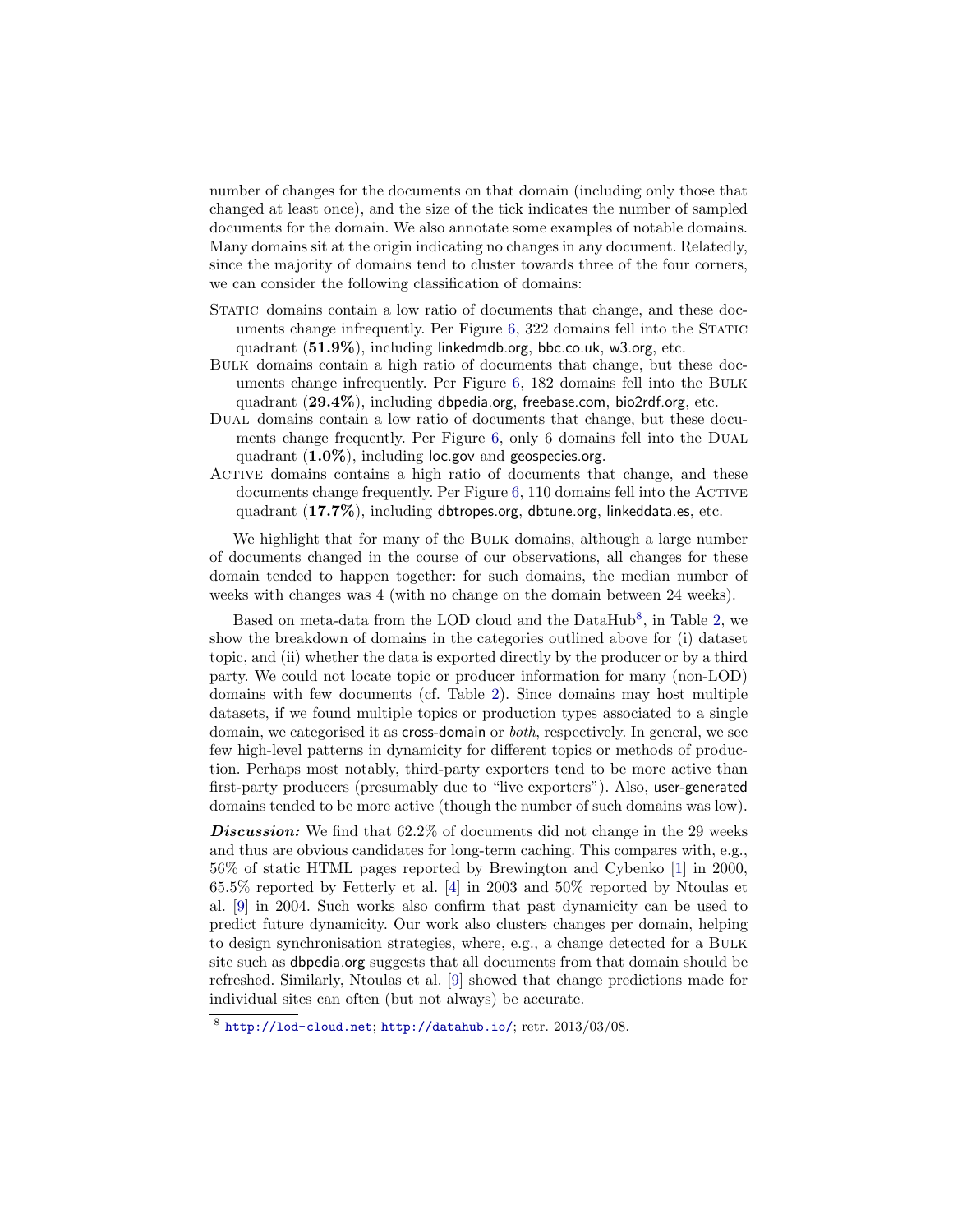

<span id="page-8-1"></span>Fig. 5. Document change distribution

<span id="page-8-2"></span>Fig. 6. Clustering of domain changes

<span id="page-8-3"></span>Table 2. Dynamicity of Linked Data domains per topic and per party involved

|                                          | Doc $N_2$ | Dom $\mathbb{N}^2$ | <b>STATIC</b>  |       | <b>BULK</b>    |       | DUAL           |       | <b>ACTIVE</b>  |       |
|------------------------------------------|-----------|--------------------|----------------|-------|----------------|-------|----------------|-------|----------------|-------|
| Category                                 |           |                    | $N_2$          | %     | $N_2$          | %     | No             | %     | No             | %     |
| cross-domain<br>geographic<br>government | 34,872    | 33                 | 21             | 63.64 | 6              | 18.18 | $\overline{2}$ | 6.06  | $\overline{4}$ | 12.12 |
|                                          | 4.693     | 10                 | 6              | 60.00 | $\overline{2}$ | 20.00 | 1              | 10.00 | 1              | 10.00 |
|                                          | 5.544     | 14                 | 10             | 71.43 | 3              | 21.43 | $\Omega$       | 0.00  | 1              | 7.14  |
| life-sciences                            | 2.930     | $\overline{4}$     | $\overline{2}$ | 50.00 | $\overline{2}$ | 50.00 | $\Omega$       | 0.00  | $\overline{0}$ | 0.00  |
| media<br>publications                    | 8.104     | 10                 | 6              | 60.00 | $\overline{2}$ | 20.00 | $\Omega$       | 0.00  | $\overline{2}$ | 20.00 |
|                                          | 14.666    | 35                 | 24             | 68.57 | 8              | 22.86 | $\overline{2}$ | 5.71  | 1              | 2.86  |
| user-generated                           | 7.740     | 12                 | 7              | 58.33 | $\Omega$       | 0.00  | $\Omega$       | 0.00  | 5              | 41.67 |
| unknown                                  | 8,147     | 502                | 246            | 49.00 | 159            | 31.67 | 1              | 0.20  | 96             | 19.12 |
| first-party<br>third-party               | 22.649    | 50                 | 38             | 76.00 | 8              | 16.00 | $\overline{2}$ | 4.00  | $\overline{2}$ | 4.00  |
|                                          | 29,078    | 61                 | 37             | 60.66 | 12             | 19.67 | 1.             | 1.64  | 11             | 18.03 |
| both                                     | 27.520    | 23                 | 13             | 56.52 | 6              | 26.09 | $\overline{2}$ | 8.70  | $\overline{2}$ | 8.70  |
| unknown                                  | 7.449     | 486                | 234            | 48.15 | 156            | 32.10 | 1              | 0.21  | 95             | 19.55 |
| total                                    | 86,696    | 620                | 322            | 51.94 | 182            | 29.35 | 6              | 0.97  | 110            | 17.74 |

## <span id="page-8-0"></span>5 RDF-level Dynamics

We see that Linked Data documents change with varying degrees of breadth and frequency on different domains, and that documents on some domains, such as dbtropes.org, change widely and often. We now look at what kinds of changes are occurring on an RDF-level within these documents.

#### 5.1 Types of Triple-Level Changes

We first look at the types of changes for documents. We found that 27.6% of documents only ever updated values for terms (one per triple) in the RDF graph they contain across the 29 weeks, keeping the number of triples static: such changes would include, e.g., updating a literal value like as an access-date entry. A further 24.0% of documents only added triples across the 29 weeks, representing monotonic additions. Changes for other documents involved a mix of additions, single-term updates and deletions across the different weeks.

In Figure [7,](#page-9-0) we plot the ratio of documents for which we found at least one triple addition over the 29 weeks against the ratio of documents for which we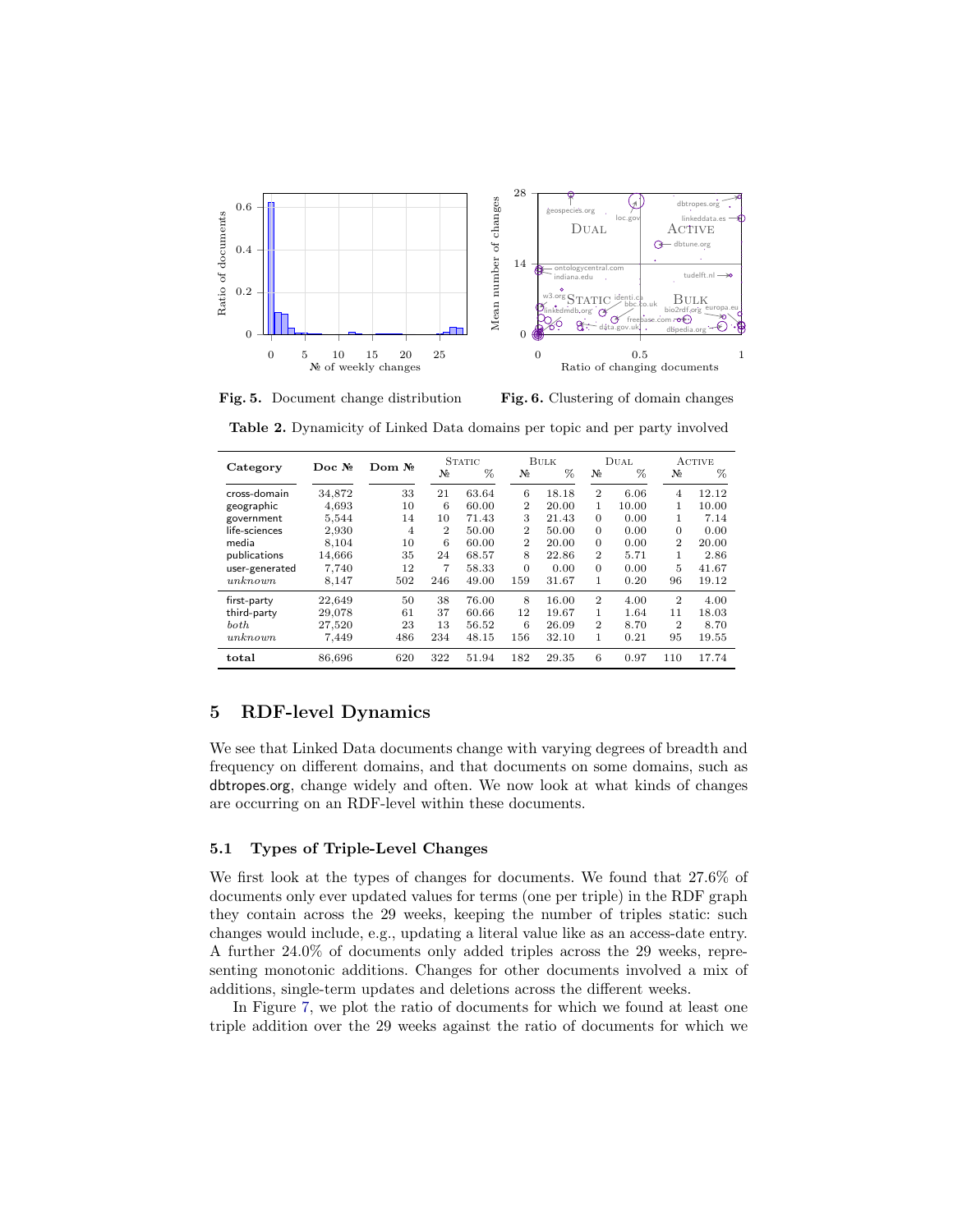

<span id="page-9-0"></span>Fig. 7. Ratio of documents with additions vs. deletions per domain

<span id="page-9-1"></span>Fig. 8. Additions (left) and deletions (right) for different RDF elements

encountered some deletion over the 29 weeks, looking for high-level patterns. For the purposes of this plot, we consider a term update as an addition and a deletion of a triple. We see that most of the domains fall along a stable line where an equal number of documents involve some additions and some deletions: again, many of these documents correspond to the 27.6% that only update individual values (an add and a delete). Close to the  $(0, 1)$  point, we see two large "monotonic" domains (europa.eu and gesis.org) that almost always only ever add triples to their documents. The one notable domain in the SHRINKING area was bio2rdf.org, for which 52% of documents had additions and 85% had deletions.

Discussion: For Linked Data warehouses, additions are often cheaper than deletions (esp. if, e.g., inference and truth maintenance are required). Here we see that additions to Linked Data documents are almost always accompanied by deletions, emphasising the importance of efficient revision strategies for warehouses. In relation to the HTML Web, Brewington and Cybenko [\[1\]](#page-14-2) show that the content of HTML pages tends to grow over time, though their results rather reflect technological trends over a period of many years ('95–'99).

#### 5.2 Types of Term-Level Changes

Next we look at the types of terms changing in the RDF content of the ker-nel. Figure [8](#page-9-1) plots the  $25^{th}$ ,  $50^{th}$  and  $75^{th}$  percentiles<sup>[9](#page-9-2)</sup> for the addition/deletion of RDF triples and the terms they contain. We only consider documents that changed at least once in the 29 weeks and omit blank node terms due to possible homomorphisms (relying on our approximation for triples involving blank nodes). We compare changes to subject URIs, predicates, object URIs, object literals and classes (values for  $\texttt{rdf:type}$ ). The y-axis reflects the ratio of triples or terms that changed versus the total number of unique such elements observed in the documents considered (the y-range is small:  $[0, 0.08]$ ). A ratio of 0.08 for object literal additions thus indicates that, over 29 weeks, the number of unique

<span id="page-9-2"></span><sup>&</sup>lt;sup>9</sup> Higher percentiles cause too much compression of the results; hence we omit them.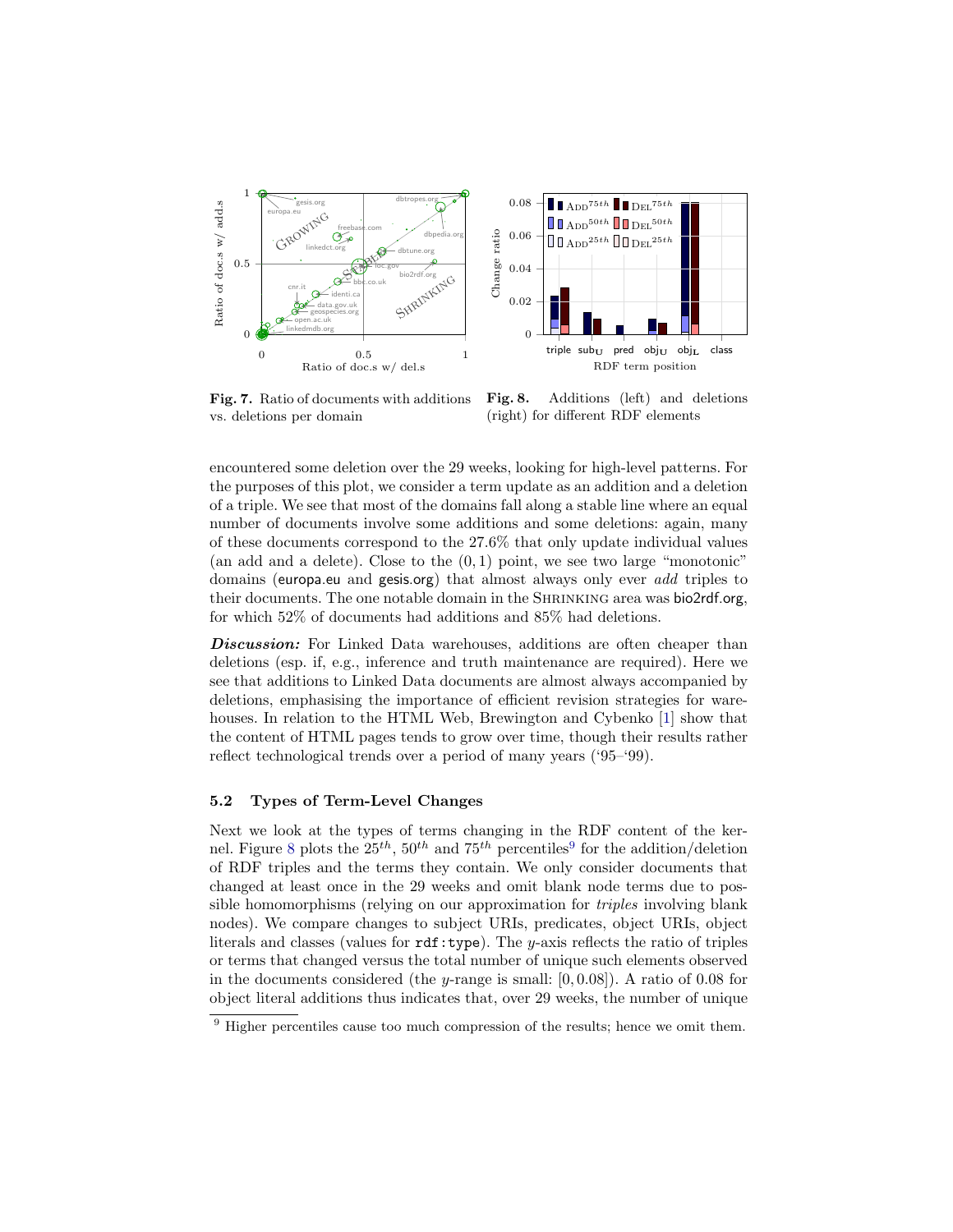object literals added to the documents at that percentile was  $0.08\times$  the total number of unique object literals appearing in those documents.

We see some clear trends. First, we see that additions and deletions are often of a similar magnitude, reflecting back on previous observations about terms often being directly replaced. Second, the most dynamic position of an RDF triple is the object, with a high churn of object literal values in particular. Conversely, predicates are occasionally added but rarely removed from documents. Analogously, class terms are very rarely added and very rarely removed (barely even seen above the x-axis). These latter two observations suggest that the *schema* signature of documents (set of property/class terms used) is generally static.

**Discussion:** The types of terms that change offer interesting high-level patterns into the dynamicity of RDF in general. For example, the observation that the set of properties and classes instantiated by a document rarely changes lends empirical strength to proposals for schema-level summaries of data, such as proposed by Stuckenschmidt et al. [\[11\]](#page-14-12). On the other hand, we see that literals are the most dynamic element of RDF. The following section sheds light on why this might be the case.

#### 5.3 Dynamic Predicates

Though we have seen that predicates themselves are rarely added or removed, we are interested to see which predicates are indicative of dynamic statements. Table [3](#page-11-0) presents the ten most dynamic predicates according to the ratio of added (+) and deleted (−) statements involving that predicate, divided by the total number of statements for that predicate across all snapshots; we only include predicates that appear in all snapshots and appear in  $\geq 1,000$  state-ments overall.<sup>[10](#page-10-0)</sup> Where added and deleted ratios correspond closely, this suggests frequent "value updates". The two dbtont: predicates are used on the third-party dptropes.com domain to indicate a time-stamp since the relevant data were parsed or fetched from the original source (tvtropes.org); the swivt:, prv: and linkedct: predicates also provide time-stamps indicating the last time data were refreshed for documents on various domains. The two sioc: predicates are used to track dynamic discussions and posts on the social gnoss.com domain. The media:image predicate appears for RDFa image meta-data, most of which are embedded in msn.com news pages. The xhtml:bookmark predicate represents links embedded as RDFa in various dynamic XHTML pages.

**Discussion:** Identifying dynamic predicates allows warehouses to know, in a granular fashion, which parts of an input query relate to static knowledge and which parts to dynamic knowledge (e.g., see our previous proposals on this topic [\[13\]](#page-14-9)). Per our results, when considering cached content, the ratio of additions indicates the potential to miss answers involving triples with a given predicate, and the ratio of deletions indicates the potential to return stale answers. With respect to the most dynamic predicates, we identify that they are

<span id="page-10-0"></span><sup>&</sup>lt;sup>10</sup> Prefixes can be found at  $http://prefix.cc; retr. 2013/03/12$  $http://prefix.cc; retr. 2013/03/12$ .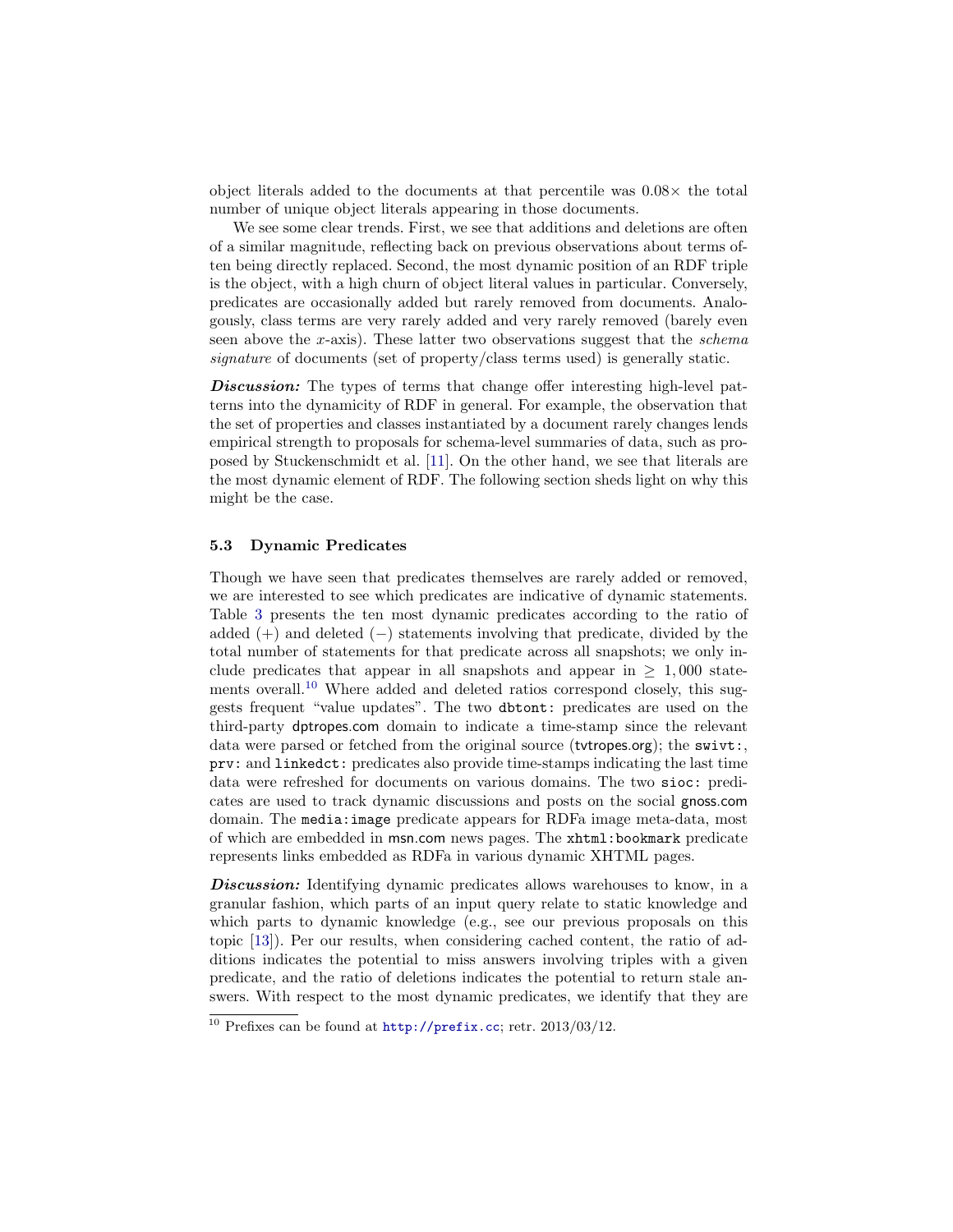<span id="page-11-0"></span>Table 3. Top-10 dynamic predicates ('\*' indicates provenance time updated and provenance time added, respectively)

|    | $\mathbb{N}$ Predicate | Total   |      |      |
|----|------------------------|---------|------|------|
| 1  | dbtont:parsed          | 35,911  | 0.94 | 0.94 |
| 2  | sioc: has discussion   | 3,171   | 0.87 | 0.99 |
| з  | sioc:content           | 107,387 | 0.87 | 0.98 |
| 4  | dbtont:fetched         | 34,894  | 0.53 | 0.53 |
| 5. | swivt: creationDate    | 35,295  | 0.53 | 0.53 |
| 6  | media: image           | 1,377   | 0.49 | 0.49 |
|    | prv:performedAt        | 16,706  | 0.45 | 0.45 |
| 8  | xhtml:bookmark         | 17,852  | 0.45 | 0.44 |
| 9  | $linkedct: p.t.u*$     | 2,652   | 0.42 | 0.42 |
| 10 | linkedct:p.t.a*        | 2,652   | 0.42 | 0.42 |



<span id="page-11-1"></span>Fig. 9. Links extracted from kernels

often trivial time-stamps. Comparatively, Fetterly et al. [\[4\]](#page-14-5) and Ntoulas et al. [\[9\]](#page-14-6) both discuss how the majority of changes in HTML documents are very minor, involving hit counters, time-stamps, etc.

#### 5.4 RDF Link Structure

Finally, we look at the evolving nature of the link structure of documents over time. We first want to see if the overall level of links tends to increase or decrease over time, and are interested to see at what rate fresh links are added to the kernel. We consider any URI in any position of a triple as a potential link from the kernel. Figure [9](#page-11-1) plots the evolution of the volume of such links over time. We see that the number of links can fluctuate based on the availability of documents (with parallels to, e.g., response code distributions for each week illustrated in Figure [2\)](#page-5-1). A second key observation is that the ratio of fresh URI links added to the kernel is in general quite small: we consider a URI as fresh if it has not been seen for any kernel snapshot before. This clearly indicates that the outward link structure of the kernel remains quite static (aside from instability) over time. In fact, if anything, links are on a decreasing trend as documents die off.

That said, after the initial stabilisation over the first month of observations, we do find that a few domains are consistently contributing some fresh links to the kernel: sec.gov, identi.ca, zitgist.com, dbtropes.org, ontologycentral.com and freebase.com offer a low-volume but constant stream of fresh outward links from week to week. Other domains—including bbc.co.uk, bnf.fr, dbpedia.org, linkedct.org, bio2rdf.org, etc.—tend to introduce new links in batches, corresponding with the update characteristics of domains plotted previously in Figure [6.](#page-8-2) However, such domains are the exception rather than the rule.

**Discussion:** Knowledge about how links change over time is important for any agent that traverses Linked Data documents (in terms of reachability, discoverability, etc.) or analyses link structure (e.g., to compute PageRank), etc. Ntoulas et al. [\[9\]](#page-14-6) found that hyperlinks in HTML documents tend to be more dynamic than other forms of content, estimating that 25% of links are new each week (though considering a growing set of documents). In comparison, our results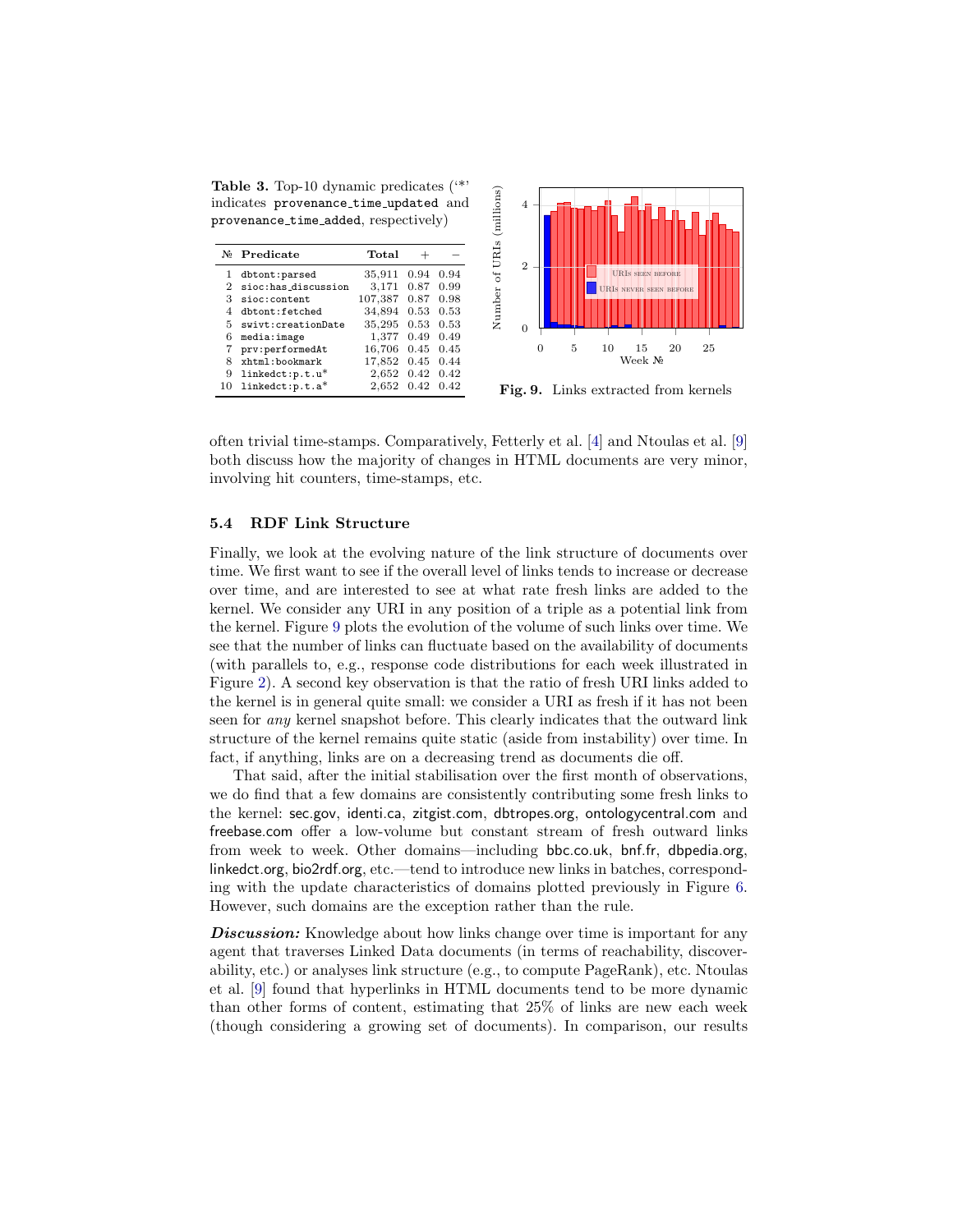seem much more static. This seems counter-intuitive in that Linked Data itself is fundamentally comprised of URIs and thus links; however, we already saw that URI terms in RDF documents change slowly (compared to, e.g., literals).

### 6 Conclusions

Six years on from the original publication of the Linked Data principles, we present some first concrete results on the dynamics of Linked Data documents.

Our first contribution is the design, implementation and upkeep of the Dynamic Linked Data Observatory. We have been running this observatory since May 2012 and have collected a significant corpus of data that captures the inherent dynamics of Linked Data. We will continue to run this experiment indefinitely, allowing us to draw further conclusions over the data. We make all data available for the community; please see <http://swse.deri.org/dyldo/> for upto-date weekly snapshots. In the near future, we plan to extend this site with live statistics, meta-data and APIs.

Our second core contribution is the comprehensive analysis of the dynamics of Linked Data presented here. Based on monitoring 86,696 Linked Data documents for 29 weeks, we found that documents were unavailable 20% of the time and further estimated that 5% of documents had gone permanently offline in that period. We then determined that 62.2% of documents had no change in that time, where other documents either changed very frequently (8.4%), or very infrequently (23.2%), with few documents in between. Of the documents that did change, many updated individual RDF terms in the document (27.4%) or only ever added triples (23.1%). We found that domains tended to be either very static (44.5%), have a high ratio of documents that change infrequently  $(28.2\%)$ . or have a high ratio of documents that change frequently (25%); most domains contain a balance of documents with additions and deletions. With respect to the types of changes occurring on an RDF level, we found that object literals were the most liable to change  $(0.01 \times \text{ratio for median}/50^{th})$  percentile;  $0.08 \times \text{for } 75^{th}$ percentile), whereas the schema signature of documents—involving predicates and values for rdf:type—changed very infrequently. We identified predicates involved in the highest ratio of new/removed triples and found that they often relate to time-stamps. Finally, we showed that the rate of fresh links being added to the documents is low, varying between 4,960–126,944 depending on bulk domain updates that week.

In terms of connecting these observations back to our original use-cases outlined in Section [2,](#page-1-0) we make the following observations:

Focused synchronisation: We identified the general rate of change of documents, and found that dynamicity tended to follow certain predictable patterns for PLDs. For example, static domains infrequently require light synchronisation, bulk domains occasionally require heavy synchronisation, dual domains require frequent light synchronisation, active domains require frequent heavy synchronisation (or live querying techniques), etc.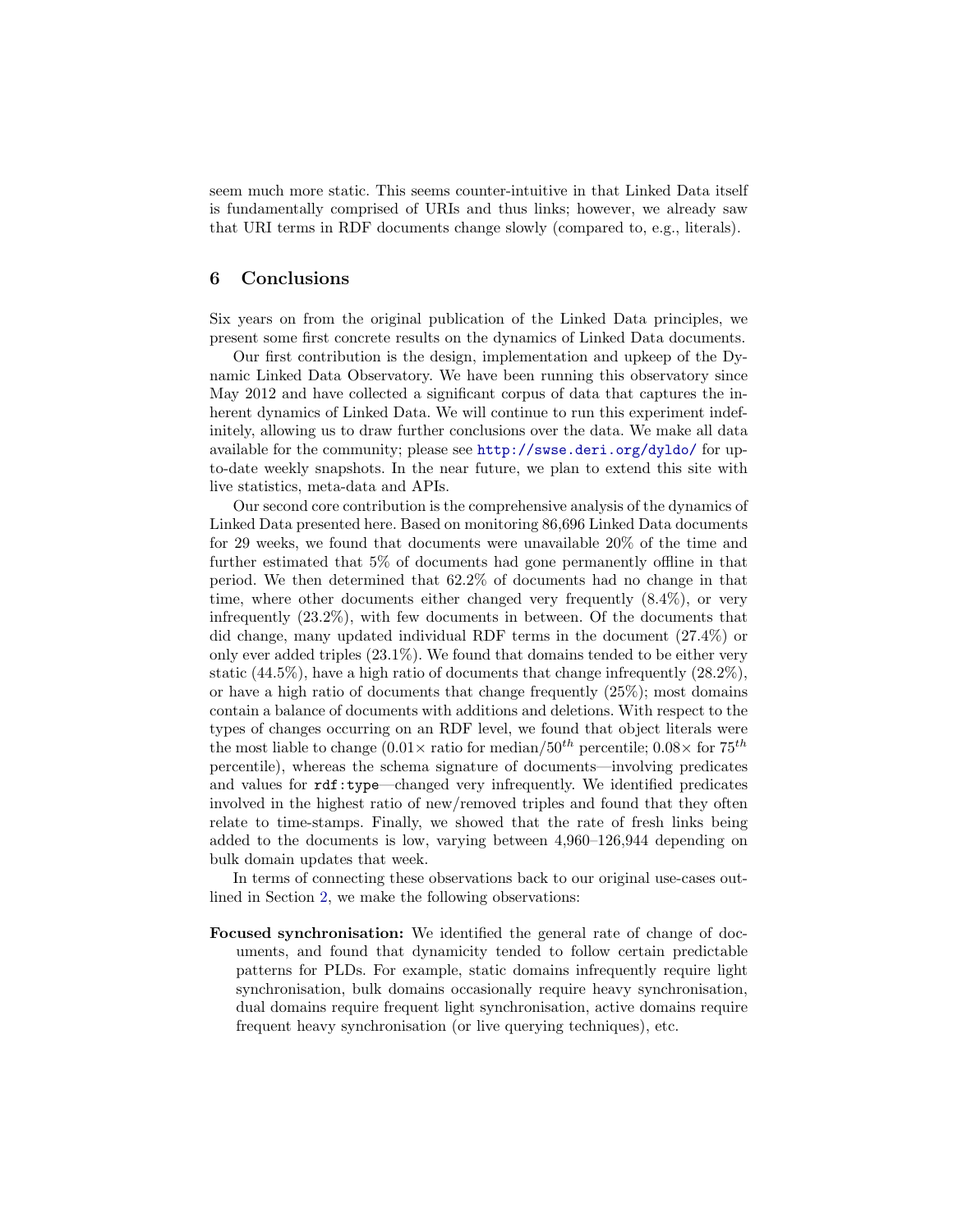- Smart caching: Reversing the previous use-case, we found that 62.2% of documents didn't change over the six months and found that 51.9% of domains were considered static (and thus are candidates for long-term caching). Applications that rely on a schema-level index or schema-level cache of documents can rest assured that the schema-signature of documents tends to be very (though not completely) static. Furthermore, we identified particular predicates whose triples should not be cached due to high rates of updates.
- Hybrid architectures: A hybrid architecture could be built along a number of logical data partitions. First, we showed that domains tend to fall into a few clusters, where static and bulk domains could be supported by heavy materialisation approaches, whereas active domains are best supported through decentralised live-querying approaches. Conversely, we also showed, for example, that different schema patterns in the data were indicators of different levels of dynamicity, where partitioning could be done on a per-predicate basis instead, etc.
- Link maintenance: We found instability in documents, though much of this instability was of a temporary nature. However, we found that 5% of documents had died off during our monitoring period, suggesting an initial estimate for the arrival of deadlinks.
- Versioning: We have not tackled the issue of versioning in depth. Some conclusions could be applied incidentally to the area of versioning (e.g., about the frequency of change of different types of RDF terms and the balancing of additions vs. deletions), but further more specialised analyses of the data (by us or the community) would be needed to generate concrete guidelines.

As highlighted by the last use-case, there is still further work to do.

## 7 Future Directions

In this paper, we focused on analysis of the kernel documents since they were retrieved through a consistent (and thus comparable) set of URIs. In future work, we would like to leverage the extended datasets, in particular to look at how often new RDF documents arise in the neighbourhood of the kernel.

A shortcoming of our current work is that we cannot say anything about changes at levels more fine-grained than a week. In our original proposal for the Dynamic Linked Data Observatory, we proposed to implement dynamic monitoring of documents that changed each week in increasingly more fine-grained intervals. We have yet to implement this feature, though this would give us knowledge of intra-week dynamics for (at least) a small number of highly-dynamic sources.

Finally, at some stage, we may need to consider an incremental extension of our kernel to include new Linked Data sources that are coming online. Our idea at the moment would involve infrequently adding 20% of fresh URIs on top of the kernel, possibly on a yearly basis. In general, we are open to extending our monitoring while maintaining the core kernel snapshots.